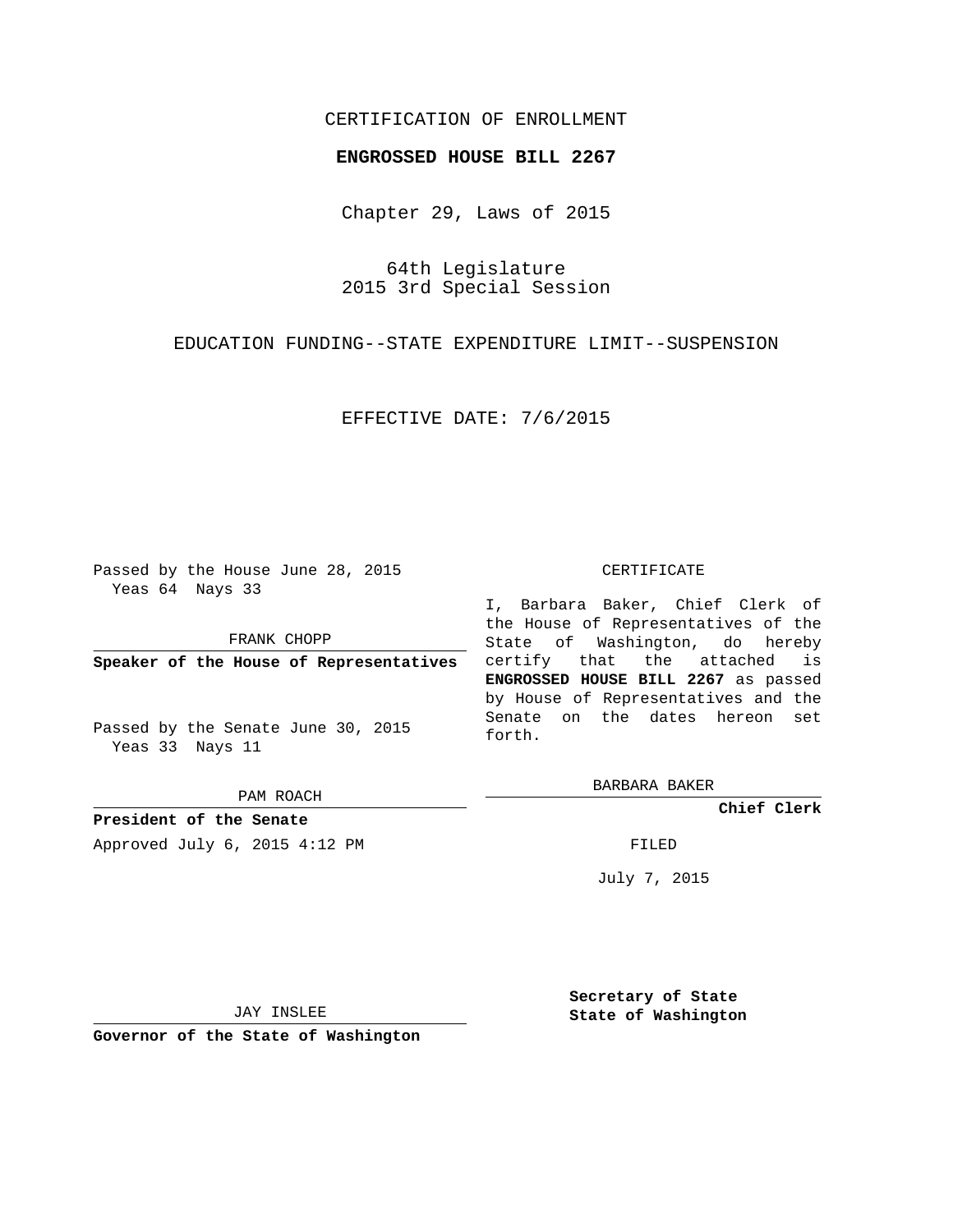## **ENGROSSED HOUSE BILL 2267**

Passed Legislature - 2015 3rd Special Session

**State of Washington 64th Legislature 2015 2nd Special Session By** Representative Hunter

Read first time 06/22/15. Referred to Committee on Appropriations.

 AN ACT Relating to temporarily suspending the state expenditure limit in order to implement the state's Article IX obligation to 3 amply fund basic education; amending RCW 43.135.010 and 43.135.025; 4 creating new sections; and declaring an emergency.

BE IT ENACTED BY THE LEGISLATURE OF THE STATE OF WASHINGTON:

 NEW SECTION. **Sec. 1.** The legislature finds that under the state supreme court's decision and subsequent orders in *McCleary v. State*, the state has an Article IX constitutional obligation to make significant enhancements to the program of basic education over the next biennia. The legislature further finds that the state expenditure limit was first enacted in 1993 as part of Initiative Measure No. 601, and that Washington has undergone many changes in the intervening years, including a recession during which state general fund revenues and expenditures actually declined despite population growth and increased demands for public services. Finally, the legislature finds that the new state requirements for a four-year balanced budget and budget outlook process provide a better tool for balancing and controlling the state budget while fulfilling constitutional requirements than does the state expenditure limit process. For these reasons, during the biennia in which the legislature is phasing in its Article IX obligations and for the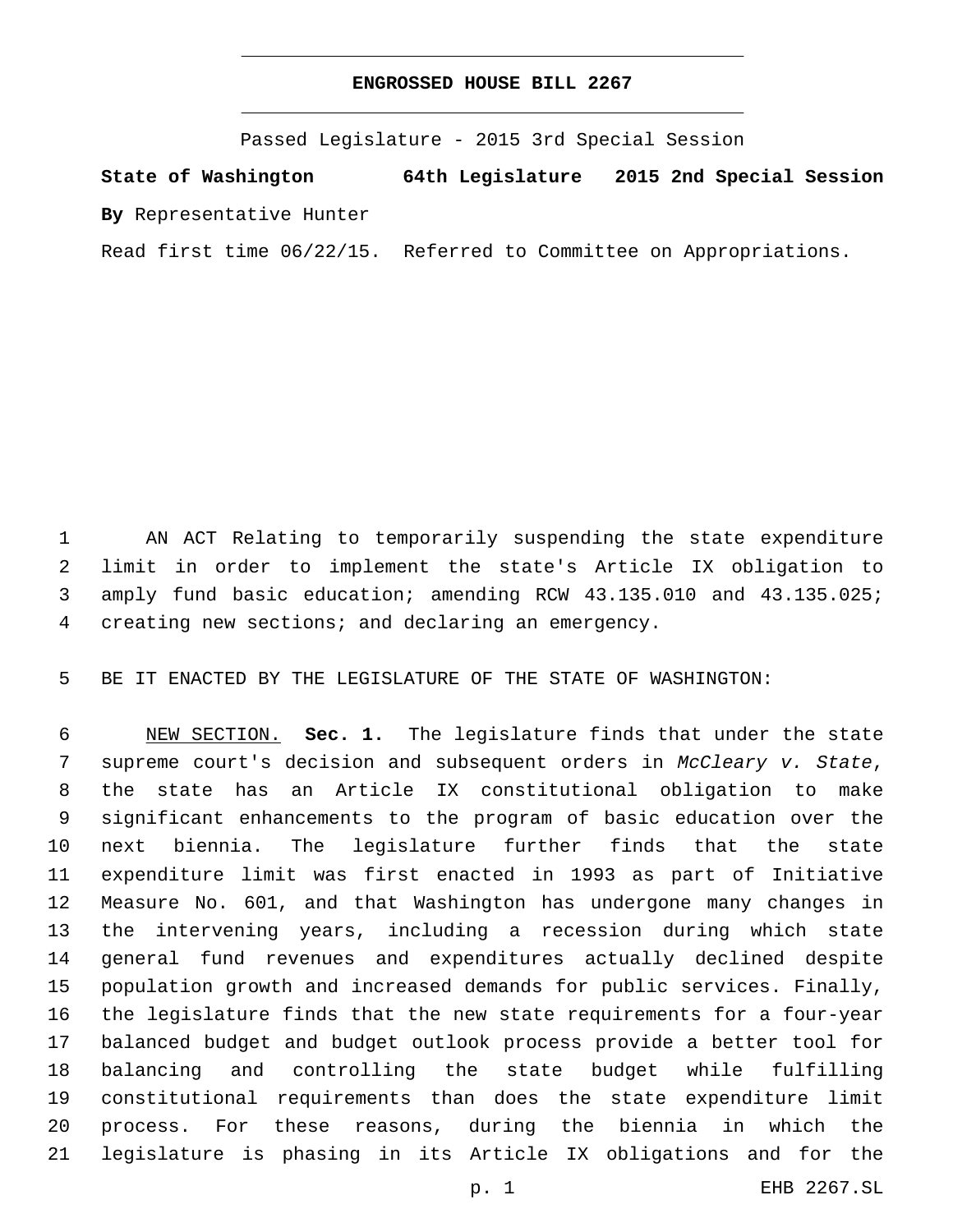ensuing biennium, the legislature is temporarily suspending the state 2 expenditure limit.

 **Sec. 2.** RCW 43.135.010 and 2005 c 72 s 3 are each amended to 4 read as follows:

The people of the state of Washington hereby find and declare:

 (1) The continuing increases in our state tax burden and the corresponding growth of state government is contrary to the interest 8 of the people of the state of Washington.

 (2) It is necessary to limit the rate of growth of state government while assuring adequate funding of essential services, 11 ((including)) and ample funding of basic education as defined by the legislature in chapter 548, Laws of 2009 and chapter 236, Laws of 13 2010 and as required by the state supreme court opinion and 14 subsequent orders in *McCleary v. State*.

 (3) The current budgetary system in the state of Washington lacks stability. The system encourages crisis budgeting and results in cutbacks during lean years and overspending during surplus years.

(4) It is therefore the intent of this chapter to:

 (a) Establish a limit on state expenditures that will assure that the growth rate of state expenditures does not exceed the growth rate 21 in Washington personal income once the state has fully implemented 22 its Article IX funding obligations;

 (b) Assure that local governments are provided funds adequate to render those services deemed essential by their citizens;

 (c) Assure that the state does not impose responsibility on local governments for new programs or increased levels of service under 27 existing programs unless the costs thereof are paid by the state;

 (d) Provide for adjustment of the limit when costs of a program 29 are transferred between the state and another political entity;

 (e) Establish a procedure for exceeding this limit in emergency 31 situations;

(f) Provide for voter approval of tax increases; and

 (g) Avoid overfunding and underfunding state programs by providing stability, consistency, and long-range planning.

 **Sec. 3.** RCW 43.135.025 and 2009 c 479 s 35 are each amended to read as follows:36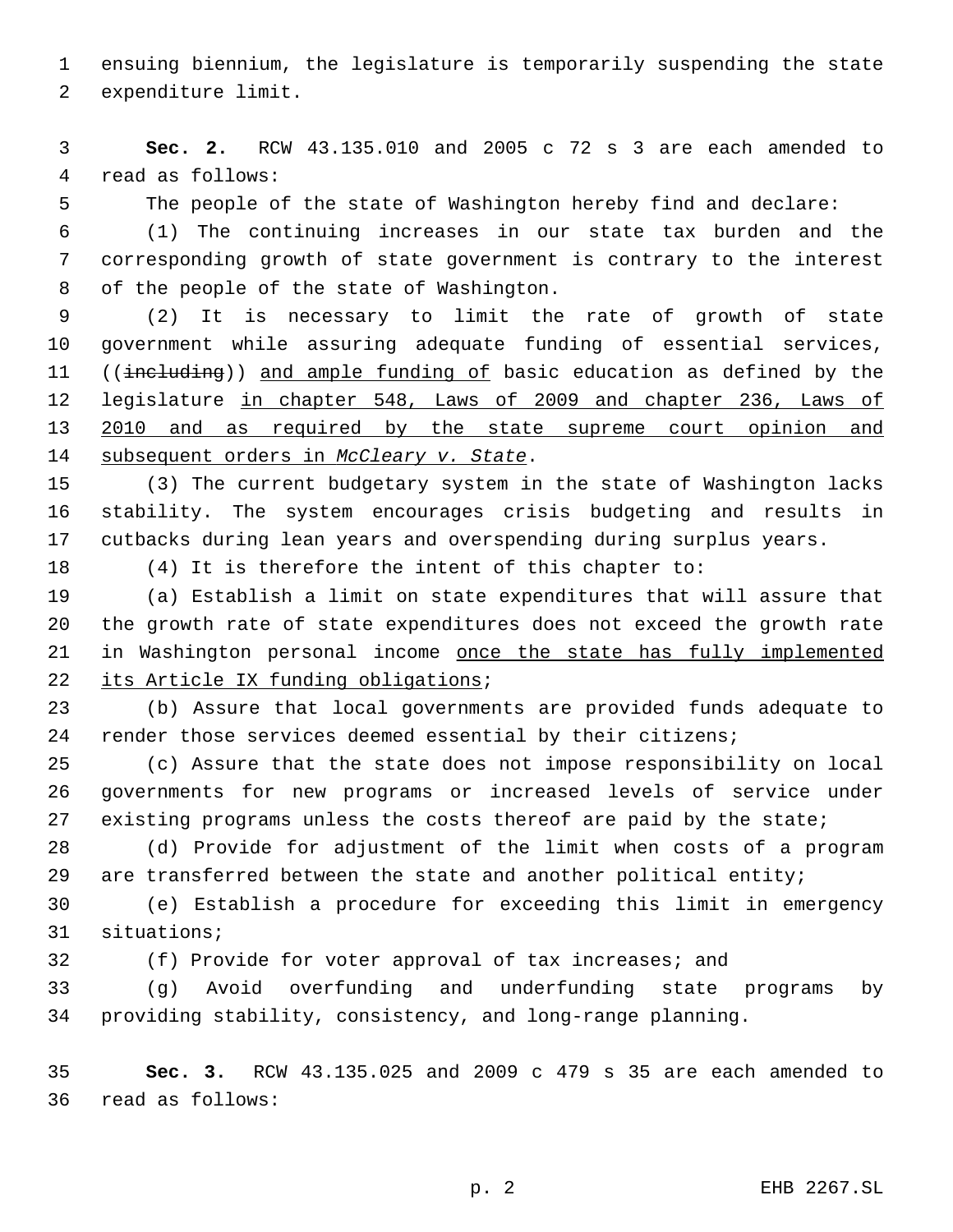(1) Beginning July 1, 2021, the state shall not expend from the general fund during any fiscal year state moneys in excess of the state expenditure limit established under this chapter.

 (2) Except pursuant to ((a declaration of emergency under RCW 43.135.035 or pursuant to)) an appropriation under RCW 43.135.045(2), the state treasurer shall not issue or redeem any check, warrant, or voucher that will result in a state general fund expenditure for any fiscal year in excess of the state expenditure limit established under this chapter. A violation of this subsection constitutes a violation of RCW 43.88.290 and shall subject the state treasurer to 11 the penalties provided in RCW 43.88.300.

 (3) The state expenditure limit for any fiscal year shall be the previous fiscal year's state expenditure limit increased by a percentage rate that equals the fiscal growth factor.

 (4) For purposes of computing the state expenditure limit for the 16 fiscal year beginning July 1, ((2009)) 2021, the phrase "the previous fiscal year's state expenditure limit" means the total state 18 expenditures from the state general fund((- the public safety and education account, the health services account, the violence 20 reduction and drug enforcement account, the student achievement fund, 21 the water quality account, and the equal justice subaccount, not  $\pm$ neluding federal funds,)) for the fiscal year beginning July 1,  $(2008)$ )  $2020$ , plus the fiscal growth factor.

 (5) A state expenditure limit committee is established for the purpose of determining and adjusting the state expenditure limit as provided in this chapter. The members of the state expenditure limit committee are the director of financial management, the attorney general or the attorney general's designee, and the chairs and ranking minority members of the senate committee on ways and means and the house of representatives committee on ways and means. All actions of the state expenditure limit committee taken pursuant to this chapter require an affirmative vote of at least four members.

 (6) Each November, the state expenditure limit committee shall adjust the expenditure limit for the preceding fiscal year based on actual expenditures and known changes in the fiscal growth factor and then project an expenditure limit for the next two fiscal years. If, by November 30th, the state expenditure limit committee has not adopted the expenditure limit adjustment and projected expenditure limit as provided in subsection (5) of this section, the attorney